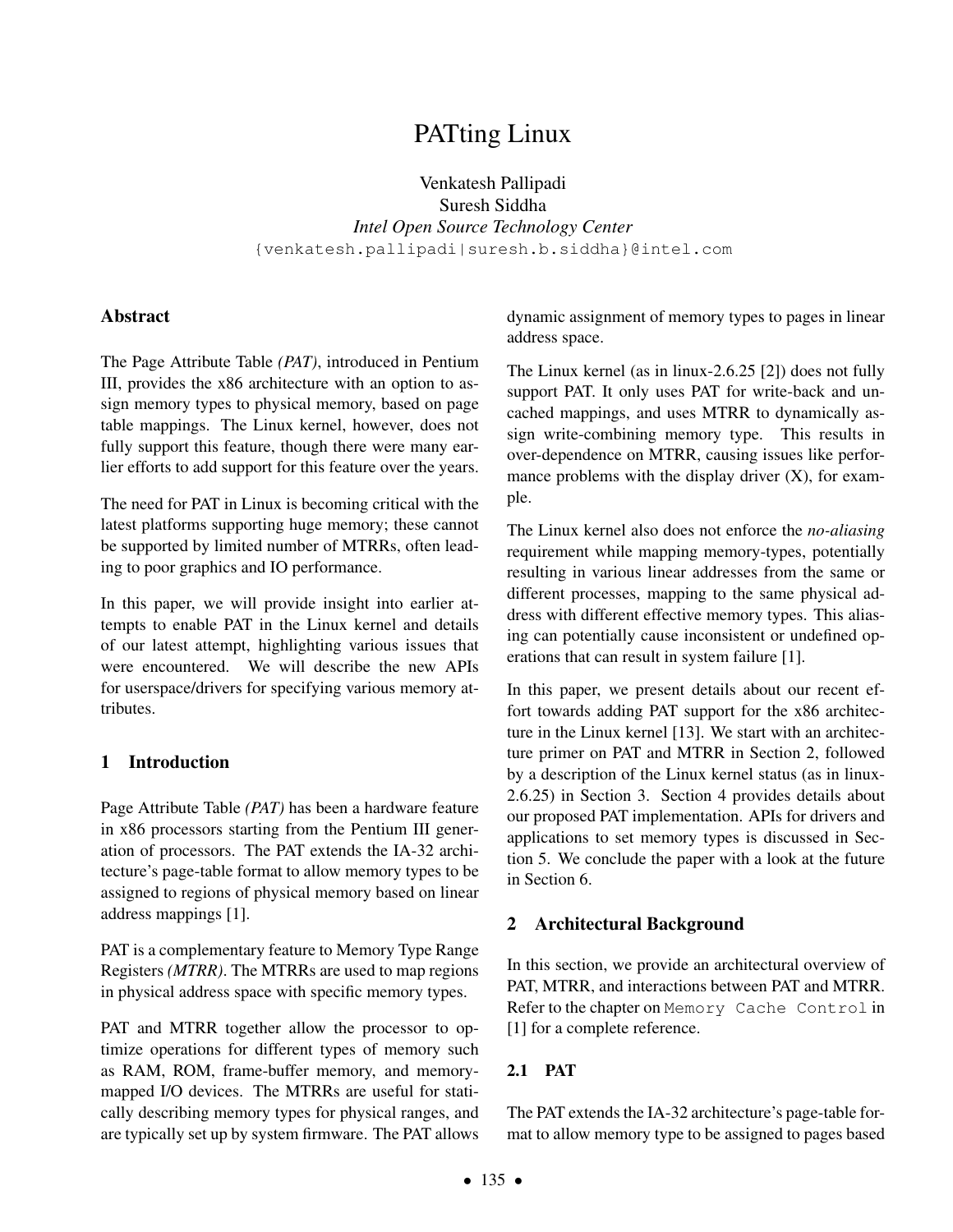

Figure 1: PAT flags in a 4K Page Table Entry

|  |  |                         |  |  | 26 24 18 16 10 8 2 0 |  |                                 |
|--|--|-------------------------|--|--|----------------------|--|---------------------------------|
|  |  |                         |  |  |                      |  | Res PA3 Res PA2 Res PA1 Res PA0 |
|  |  | 58 56 50 48 42 40 34 32 |  |  |                      |  |                                 |
|  |  |                         |  |  |                      |  | Res PA7 Res PA6 Res PA5 Res PA4 |

Figure 2: IA32\_CR\_PAT MSR

on linear address mappings. Figure 1 shows a regular 4K page table entry, with bits 12–51 forming the physical frame number. Bits 0–11 have various page flags associated with this mapping. Page flags PAT, PCD, and PWT together represent the PAT attribute of the page. These three bits index into 8-page attribute types in the IA32\_CR\_PAT MSR. This MSR's content is depicted in Figure 2, with each Page Attribute (PA0 through PA7) mapping to a particular memory type encoding.

The memory types that can be encoded by PAT are listed in Figure 3. PA0 through PA7 in the IA32\_CR\_PAT MSR can contain any encoding from Figure 3.

The IA32 CR PAT MSR is set with a predefined default setting for each PAT entry (PA0 through PA7) upon power up or reset. System software can write different encodings to these entries with the WRMSR instruction. On a multi-processor system, the IA32 CR PAT MSR of all processors must contain the same value.

The PAT allows any memory type to be specified in the page tables, and therefore it is possible to have a sin-

| Encoding              | Memory Type          |
|-----------------------|----------------------|
|                       | Uncacheable (UC)     |
|                       | Write Combining (WC) |
| $\mathcal{D}_{\cdot}$ | Reserved             |
| 3                     | Reserved             |
| 4                     | Write Through (WT)   |
| 5                     | Write Protected (WP) |
| 6                     | Write Back (WB)      |
|                       | Uncached (UC-)       |

Figure 3: Memory types that can be encoded with PAT

gle physical region mapped to two or more different linear addresses, each with different memory types. These mappings may be the part of the same address space, or may be in the address spaces of different processes. Such a mapping of a single physical region with multiple linear address ranges with different memory types is referred to as *aliasing*. Architecturally, any such aliasing can lead to undefined operations that can result in a system failure. It is the operating system's responsibility to prevent such aliasing when PAT is being used.

# 2.2 MTRR

The MTRR provides a mechanism for associating the memory types with physical address ranges in system memory. MTRR capability can be determined by the IA32\_MTRRCAP MSR. The encodings supported by MTRR are listed in Figure 4. The MTRRs are defined as a combination of:

- Fixed Range MTRRs: A Fixed Range MTRR consists of predetermined regions of size 64K, 16K, and 4k in the 0–1MB physical memory range. This includes eight 64K ranges, sixteen 16K ranges, and sixty-four 4K ranges. Each such range can be defined as a particular memory type encoding.
- Variable Range MTRRs: Most x86 processors support up to eight Variable Range MTRRs. They are specified using a pair of MSRs: IA32\_MTRR\_ PHYSBASEn defines the base address; and IA32 MTRR\_PHYSMASKn contains a mask used to determine the range.
- Default MTRR Type: Any physical memory range not covered by a fixed or variable MTRR range takes the memory type attributes from the IA32 MTRR DEF TYPE MSR.

When MTRRs are enabled, MTRR range overlaps are not defined, except for:

- Any range overlap, with one of the ranges being of uncached type, will result in the effective memory type of uncached.
- Any range overlap, with one range being writeback and another range being write-through, will result in the effective memory type of writethrough.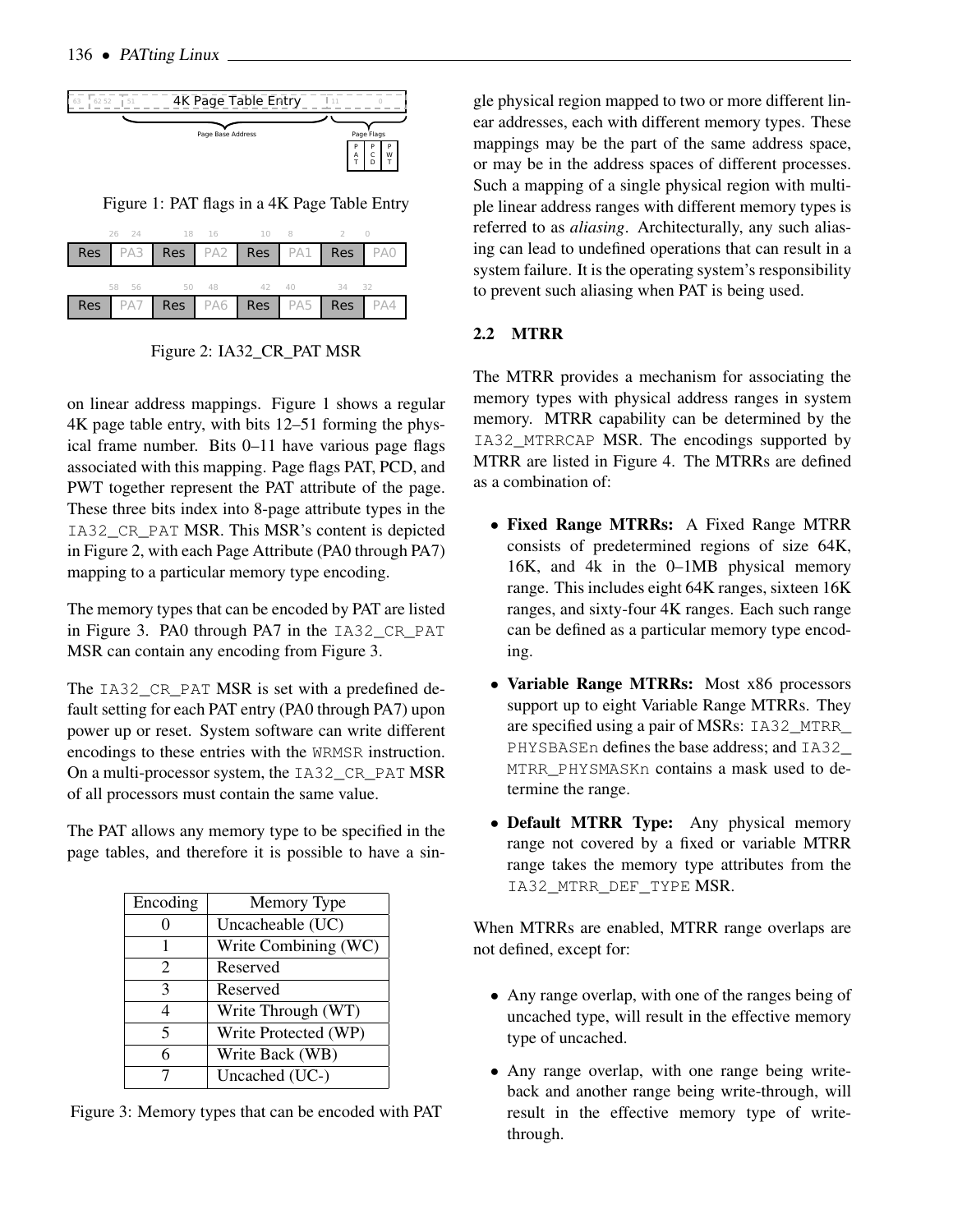| Encoding                | Memory Type          |
|-------------------------|----------------------|
|                         |                      |
|                         | Uncacheable (UC)     |
|                         | Write Combining (WC) |
| 2                       | Reserved             |
| 3                       | Reserved             |
| 4                       | Write Through (WT)   |
| $\overline{\mathbf{5}}$ | Write Protected (WP) |
| 6                       | Write Back (WB)      |
|                         | Reserved             |

Figure 4: Memory types that can be encoded with MTRR

While MTRRs are enabled and being used, the operating system has to make sure that there are no overlapping MTRR regions with overlapping types not defined above.

#### 2.3 MTRR and PAT overlap

PAT and MTRR may define different memory types for the same physical address. The effective memory type resulting from this overlap is architecturally defined as in the chapter on Memory Cache Control in reference [1]. Specifically,

- The PAT memory type of write-combine takes precedence over any memory type assigned to that range by MTRR.
- The PAT memory type of uncached-minus gives precedence to any MTRR write-combine setting for the same physical address. If there are no MTRR memory types or if the memory type in MTRR is write-back, the effective memory type for that region will be uncached.

## 3 Linux Kernel Background

All references to the Linux kernel in this section refers to version 2.6.25. The Linux kernel supports PAT in a very restrictive sense, with PAT memory types uncached and uncached-minus being used by kernel APIs like ioremap\_noncache(), set\_memory\_uc(), pgprot\_noncached(), etc. User-level APIs that use the PAT uncached memory type are the /proc, and /sys PCI resource interfaces and mmap of /dev/ mem.

Linux also supports adding new MTRR ranges using the kernel API  $mtr \text{add}$ (). There is also a userlevel API to set MTRR ranges by using /proc/mtrr writes.

The kernel does not do any aliasing checks while setting the PAT mappings. The kernel only makes sure that kernel identity mapping of physical memory is consistent while changing the PAT memory type with some of the APIs above. The kernel does check for any overlap with existing MTRR ranges, while adding a new MTRR.

Following is an example of MTRR usage on a typical server. Figure 5 shows the contents of /proc/mtrr. The effective memory type on this system will be as in Figure 6.

Below we will look at the memory-attribute-related problems that we have in the Linux kernel.

#### 3.1 Limited number of MTRRs

As explained in Section 2, typically there are only eight variable-range MTRRs supported on x86 CPUs. With an increasing amount of physical memory in the platform, the platform firmware ends up using most of those MTRRs to statically define memory types for the system memory range. When a driver later wants to use MTRR to map some range as write-combining, for example, there may not be any free MTRRs available for use. This results in the driver not being able to set a memory type. This can appear to the end user as (for instance) the video driver running less optimially, as it ends up using an uncached memory type for frame-buffer instead of the desired write-combine memory type.

#### 3.2 MTRR conflict with BIOS MTRRs

As described in Section 2, certain overlapping MTRR memory types like write-combine and uncached result in causing the effective type to be uncached. On some platforms, the BIOS sets up PCI ranges explicitly mapped as uncached and a potential overlapping writeback for RAM. Later, when some driver which wants to map the same range as a write-combine memory type using MTRRs, there will be a conflict which results in the effective memory type being uncached. This results in the driver not being able to get optimal performance.

This has been reported a few times by end users on lkml [10] [3] [11] on various platforms. Unfortunately,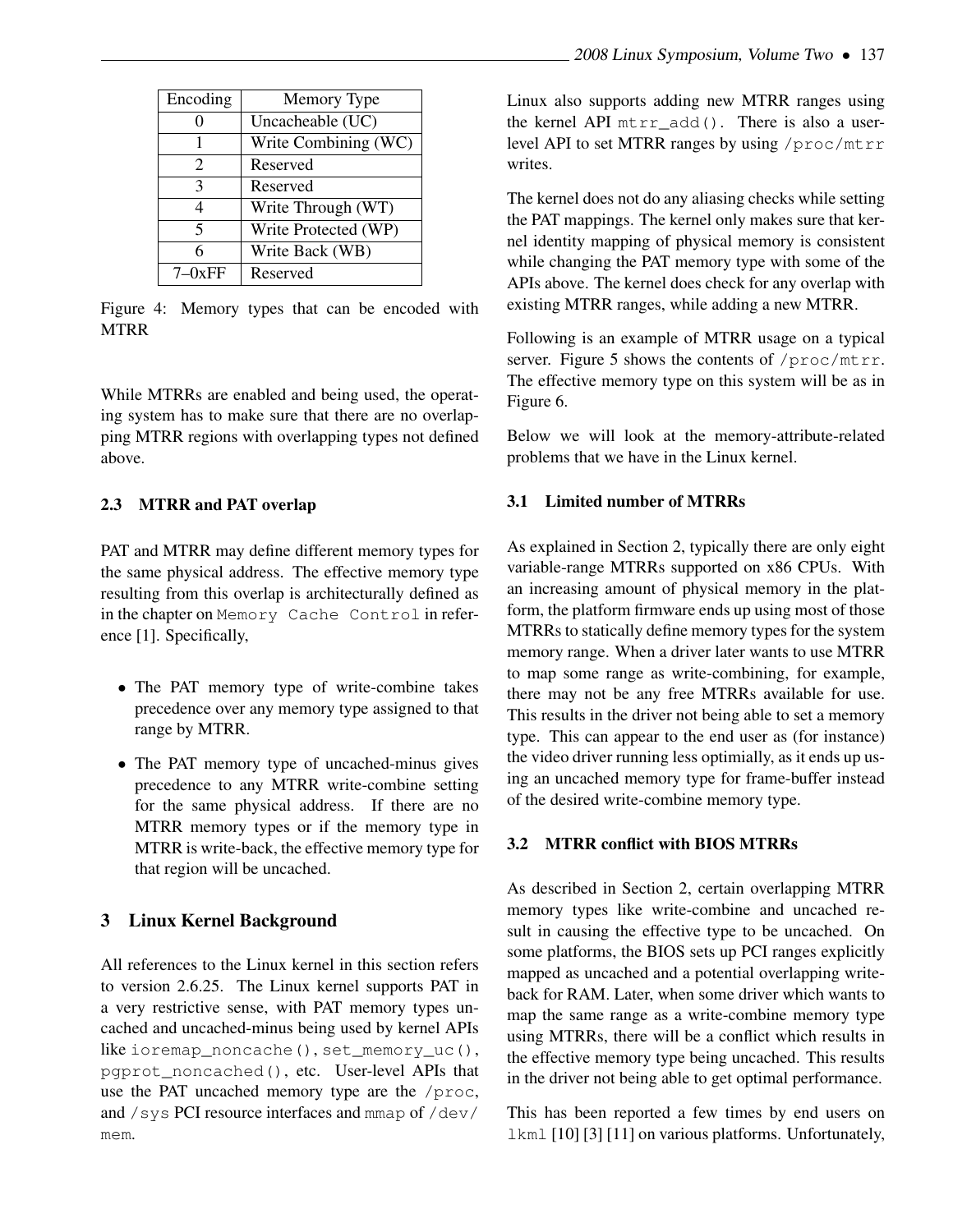#### 138 • PATting Linux

```
# cat /proc/mtrr
reg00: base=0xd0000000 (3328MB), size= 256MB: uncacheable, count=1
 reg01: base=0xe0000000 (3584MB), size= 512MB: uncacheable, count=1
 reg02: base=0x00000000 ( 0MB), size=8192MB: write-back, count=1
 reg03: base=0x200000000 (8192MB), size= 512MB: write-back, count=1
 reg04: base=0x220000000 (8704MB), size= 256MB: write-back, count=1
 reg05: base=0xcff80000 (3327MB), size= 512KB: uncacheable, count=1
```
Figure 5: Variable MTRR example



Figure 6: Effective memory types due to MTRR set by BIOS

there is no way to resolve this with existing PAT and MTRR support in the 2.6.25 kernel.

#### 3.3 No well-defined APIs

Poorly defined APIs across PAT and MTRRs have led to various issues like:

- Drivers making assumptions about the underlying kernel implementation. For instance, the frame buffer driver is assuming that ioremap() will use PAT uncached-minus mapping and the driver follows the ioremap() call by an  $mtr$ add() call to set a write-combine memory type to the same range. Changing ioremap() from uncached-minus to uncached resulted in poor frame buffer performance in this specific case.
- Drivers setting the page table entries along with the PAT memory types natively, either by using paprot noncached() or by directly using PAT, PCD, and PWT bits. This results in flaky code, where the driver depends on kernel PAT usage.

# 4 Current PAT effort

#### 4.1 Earlier PAT attempts

As was emphasised earlier, PAT as a hardware feature has been around for few years. During those years, there were quite a few attempts to enable PAT support in the Linux kernel.

One of the initial attempts was from Jeff Hartmann [8] in January, 2001. The patch proposed a  $v_{\text{m}alloc()}$ kind of interface to support per 4K-page level writecombining memory type control. There were no responses on the mailing list archive, and so we conclude that the patch did not make its way into the Linux kernel for some unknown reason.

Terence Ripperda proposed PAT support with [9] in May, 2003, which supported adding write-combining mapping for AGP and framebuffers. There were concerns expressed about this patch in the mailing list, mainly related to keeping the memory type consistent for a physical address across different virtual mappings that may exist in the system.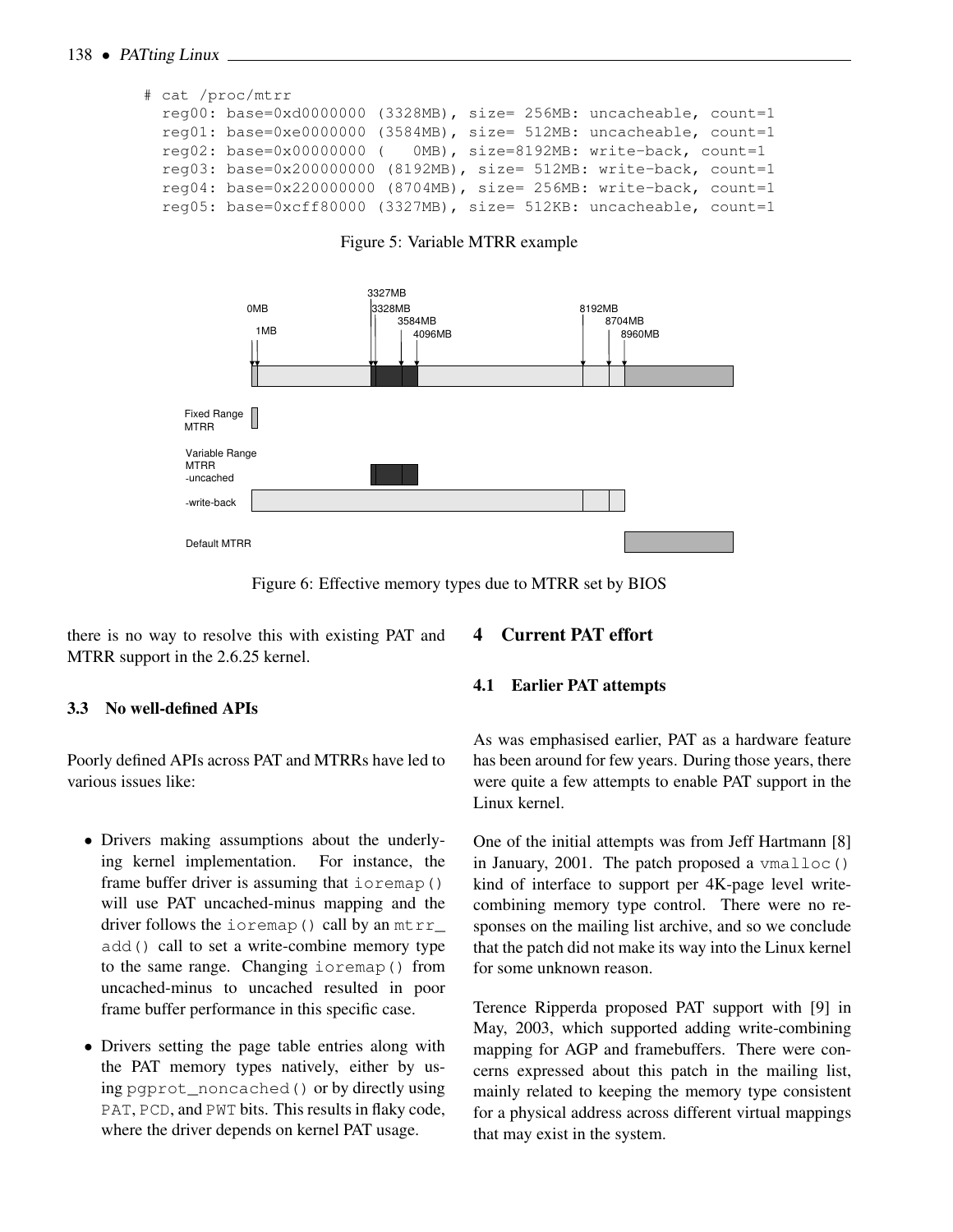mtrr: type mismatch for e0000000,8000000 old: write-back new: write-combining mtrr: type mismatch for e0000000,4000000 old: write-back new: write-combining

Figure 7: common MTRR error message in kernel log

Terence followed it up with [4] in April, 2004, adding memory type tracking. That patch never made into the Linux kernel either, due to some concerns about various CPU errata on the mailing list.

Eric W. Biederman proposed PAT support with [6] in August, 2005, which started a fresh discussion on the mailing list about aliasing and PAT-related processor errata. Andi Kleen took up this patch and included it in his test tree [12]. However, the PAT support never got wide enough testing and did not get into the upstream Linux kernel. Also, none of the patches fully addressed attribute aliasing concerns.

#### 4.2 Current PAT Proposal

Our initial proposals [7] [5] were based on Eric and Andi's patchset, with changes around identity mapping of reserved regions or holes and a few other cleanups and bug fixes. Those patches broke a lot of systems and provided us with a lot of feedback about what was not being done correctly.

Based on the feedback and breakage reports, we changed our patches to eliminate the issues around not having identity mapping for reserved regions and eliminated the changes for early\_ioremap, simplifying our approach along the way. We also got benefits from other changes like x86 change\_page\_attr().

The patches here [13] are version 3 of the patchset which was included in linux-2.6.25-rc8-mm2. The patchset also took a slightly different top-down approach, defining the PAT-related APIs and the eventual PAT bit setting for those APIs in different use cases, trying to ensure backward compatibility with the older versions of drivers and applications. All of the APIs related to PAT and memory type changes are described in detail in Section 5.

#### 4.3 Preventing PAT aliasing

One of the big roadblocks for earlier PAT patches was aliasing related to PAT attributes. As per the processor specification [1], single physical address mapped to two or more different linear addresses should not have different memory types. Such aliasing can lead to undefined operations that can result in system failure.

The current PAT proposal handles this by using two internal functions, reserve\_memtype() and free\_ memtype(). Any API that wants to change the memory type for a region first has to go through reserve\_ memtype to be sure that there are no aliases to the physical address, reserving the memory type for the region in the process. At the time of unmapping the memory type, API will free the range with a free\_ memtype() call. APIs will fail if reserve fails due to existing aliases.

Internally, the reserve function goes through a linked list which keeps track of physical address ranges with a specific memory type. The linked list is maintained in sorted order, based on the start address. The linked list may contain ranges with different sizes, and will detect partial or full overlaps with a single existing mapping or overlaps with multiple regions, with conflicting memory types.

If there is more than one user for a specific range with same memory type, the reference counting for such users are tracked by having multiple entries in the linked list.

To keep the implementation simple, this list is implemented as a simple doubly linked list. In the future, if there are any bottlenecks around this list, it can be optimized to have some cache pointers to previously reserved or freed regions, and changing the list into a more efficient data structure.

#### 5 PAT APIs

One of the major challenges with PAT was to add the support in a clean manner, causing as few issues with existing applications and drivers as possible. As described in Section 3, the current memory type usage in Linux has some API-level confusion. That highlighted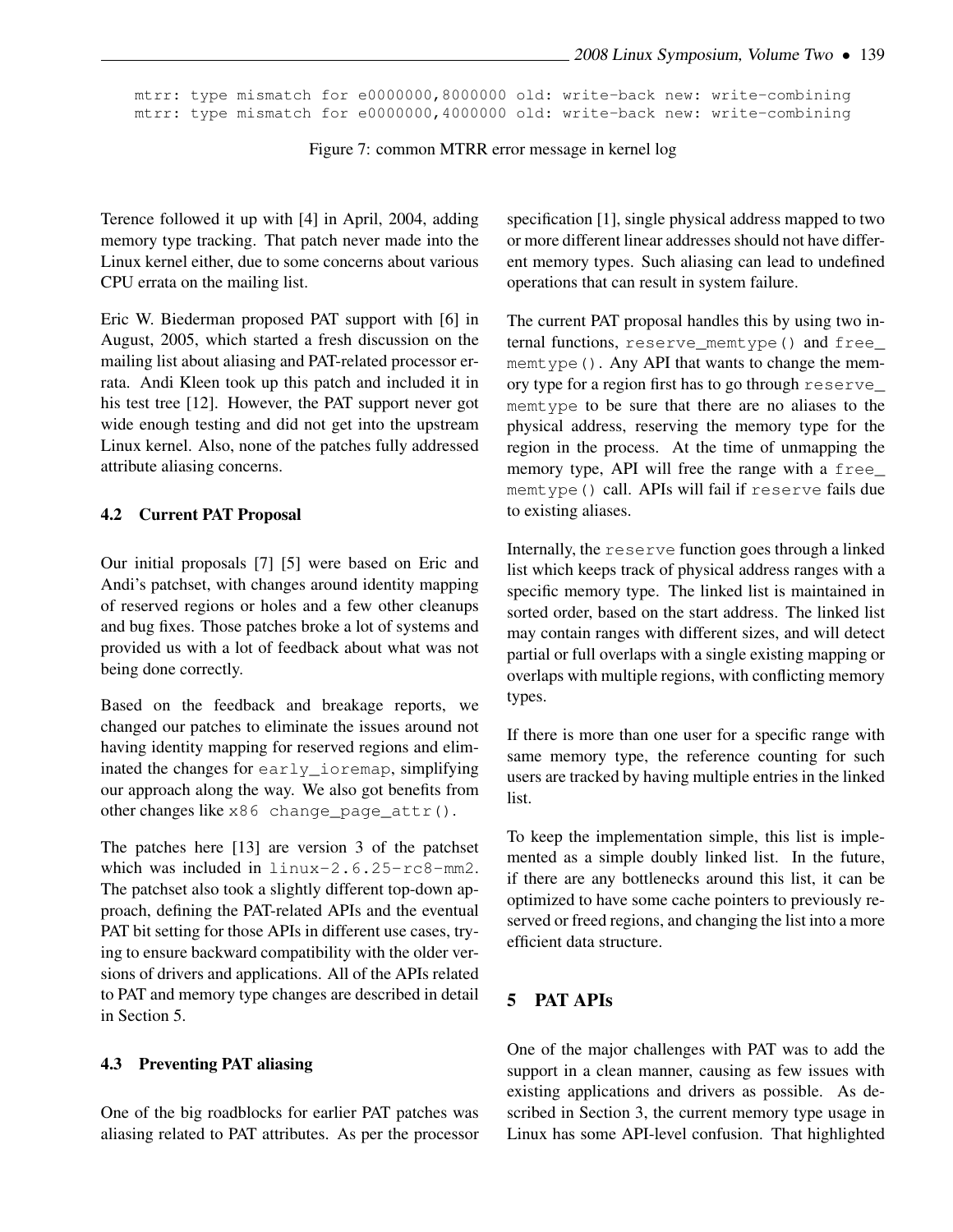| <b>API</b>                                      | <b>RAM</b>             | $\overline{ACPI}, \ldots$ | Rsvd/                  |
|-------------------------------------------------|------------------------|---------------------------|------------------------|
|                                                 |                        |                           | Holes                  |
| ioremap()                                       |                        | $\overline{UC}$           | $\overline{UC}$        |
| ioremap_cache()                                 |                        | $\overline{\text{WB}}$    | $\overline{\text{WB}}$ |
| ioremap_nocache()                               |                        | $\overline{UC}$           | $\overline{UC}$        |
| $\overline{\text{ioremap}_\text{-}\text{wc}()}$ |                        | $\overline{\text{WC}}$    | $\overline{\text{WC}}$ |
| set_memory_uc()                                 | $\overline{\text{UC}}$ |                           |                        |
| set_memory_wb()                                 |                        |                           |                        |
| set_memory_wc()                                 | $\overline{\text{WC}}$ |                           |                        |
| set_memory_wb()                                 |                        |                           |                        |
| pci /sys resource file                          |                        |                           | $\overline{UC}$        |
| pci/sys resource_wc file                        |                        |                           | $\overline{\text{WC}}$ |
| pci /proc/ device file                          |                        |                           | $\overline{UC}$        |
| pci /proc/ device file                          |                        |                           | $\overline{\text{WC}}$ |
| ioctl PCIIOC                                    |                        |                           |                        |
| WRITE COMBINE                                   |                        |                           |                        |
| /dev/mem read-write                             | <b>WB</b>              | $\overline{UC}$           | <b>UC</b>              |
| /dev/mem mmap                                   |                        | <b>UC</b>                 | <b>UC</b>              |
| with O SYNC                                     |                        |                           |                        |
| /dev/mem mmap                                   |                        | alias                     | alias                  |
| no O SYNC                                       |                        |                           |                        |
| /dev/mem mmap                                   |                        | <b>WB</b>                 | $\overline{\text{WB}}$ |
| no O SYNC                                       |                        |                           |                        |
| with no alias                                   |                        |                           |                        |
| <b>MTRR</b> type WB                             |                        |                           |                        |
| /dev/mem mmap                                   |                        |                           | $\overline{UC}$        |
| no O SYNC                                       |                        |                           |                        |
| with no alias                                   |                        |                           |                        |
| MTRR type not WB                                |                        |                           |                        |

Table 1: PAT related API cheat-sheet

the need to establish a clear API for everything related to memory type changes.

The API defined with the proposed PAT patches is described in detail below.

#### 5.1 ioremap

ioremap(), ioremap\_cache(), ioremap\_ nocache(), and ioremap\_wc() are the interfaces that a driver can use to mark a physical address range with some memory type. The expected usage of these interfaces is over a physical address range that is either reserved/hole or a region used by ACPI, etc. ioremap and friends should never be used on a RAM region that is being used by the kernel.

ioremap interfaces, when they change the memory type, keep the memory type consistent across the virtual address where the address is being remapped into, and the kernel identity mappings.

ioremap interfaces may fail if there is an existing stricter memory type mapping. *Example:* If there is an existing write-back mapping to a physical range, any request for uncached and write-combine mappings will fail.

ioremap interfaces will succeed if there is an existing, more lenient mapping. *Example:* If there is an existing uncached mapping to a physical range, any request for write-back or write-combine mapping will succeed, but will eventually map the memory as uncached.

#### 5.2 set\_memory

set\_memory\_uc, set\_memory\_wc, and set\_ memory\_wb are used to change the memory type of a RAM region. A driver can allocate a memory buffer and then use set\_memory APIs to change the memory type for that region. It is the driver's responsibility to change the memory type back to write-back before freeing the page. A failure to do that can have nasty performance side effects as the page gets allocated for different usages later.

As with the ioremap interfaces, the kernel makes sure that the identity map aliases, if any, are kept consistent.

set\_memory APIs can fail if there is a different memory type that is already in use for the same physical memory region.

#### 5.3 **/proc** access to PCI resources

User-level drivers/applications can access a PCI resource region through the /proc interface. The resource file at /proc/bus/pci/<dev>/ is mmapable and an application can use that mmapped address to access the resource.

By default, such an mmap will provide uncached access to the region. Applications can use PCIIOC\_WRITE COMBINE ioctl and get write-combine access to the resource, in cases where the region is *prefetchable*.

A request to uncached access can fail if there is already an existing write-combine mapping for that region. A request for write-combine access can succeed with uncached mapping instead, in the case of already existing uncached mapping for this region.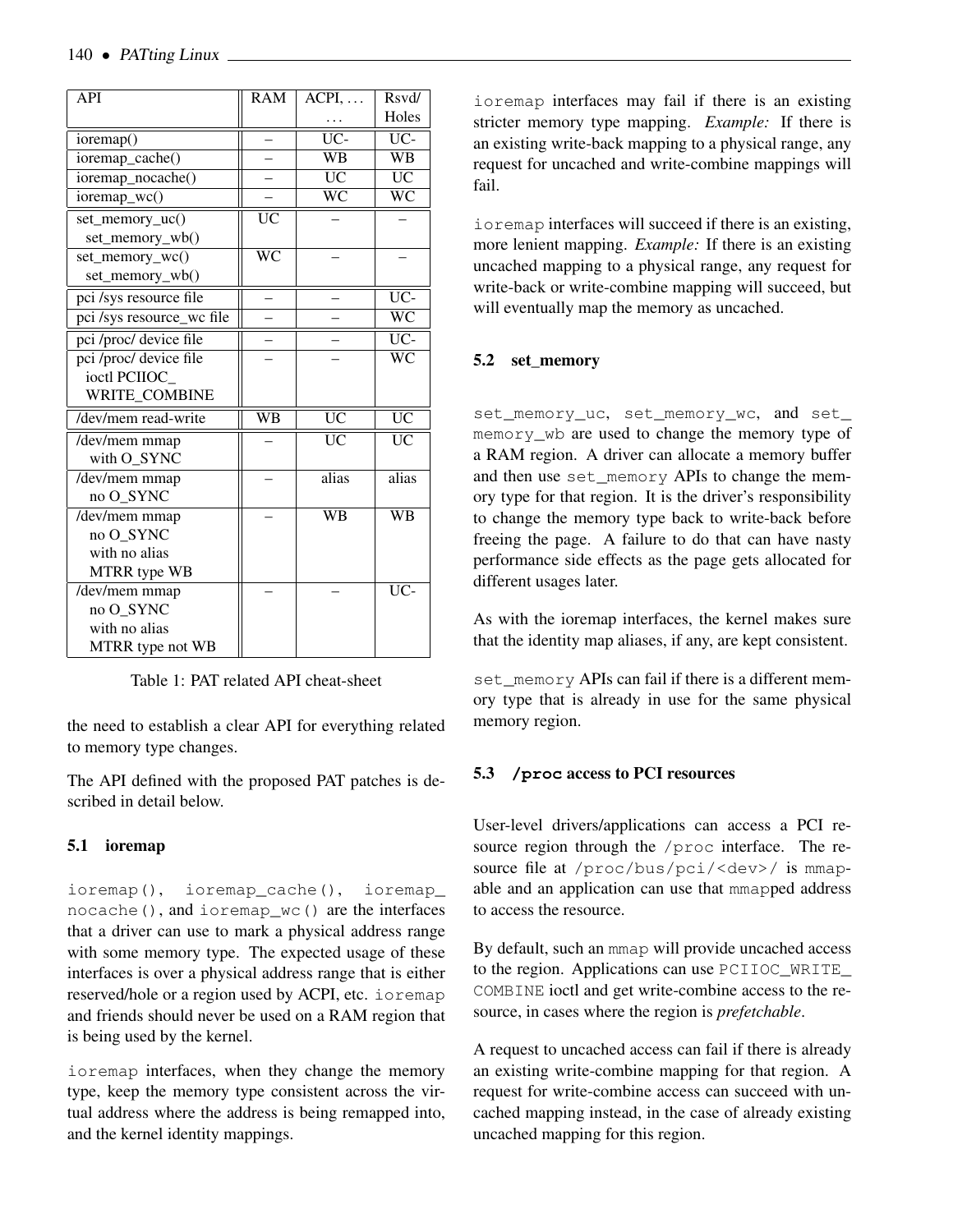#### 5.4 **/sys** access to PCI resource

Apart from the /proc interface described above, there is also a /sys-based interface that can be used to access PCI resources. It resides under devices/pci<br/>bus> /<dev>/. This is again an mmap-able interface. The file resource is useful to get a UC access, and file resource\_wc, to get write-combing access (in case the region is *prefetchable*).

The success and failure conditions of a mmap of the /sys PCI resource file are the same as in the /proc resource file description above.

#### 5.5 read and write of **/dev/mem**

The existing API that allows read and write of memory through /dev/mem will internally use ioremap() and hence read and write using the uncached memory type. To read/write RAM, we use the identity mapped address, with existing WB mapping.

#### 5.6 **mmap** of **/dev/mem**

/dev/mem mmap is an interface for applications to access any non-RAM regions. Applications have been using a mmap of /dev/mem for multiple uses. Changing mmap of /dev/mem behavior to go along well with PAT changes was one of the major challenges we had.

For example, X drivers use mmap to map a PCI resource first, followed by adding a new MTRR to make that physical address either uncached or write-combine. This will work, as the current mmap will just use writeback mapping in PAT, and MTRR uncached or writecombine takes higher precedence and changes the effective memory type for this region.

We will look at all the different usage scenarios of /dev/mmap below:

• *mmap with O\_SYNC:* Applications can open /dev/mem with the O\_SYNC flag and then do mmap on it. With that, applications will be accessing that address with an uncached memory type. mmap will succeed only if there is no other conflicting mappings to the same region.

- *mmap without O\_SYNC and existing mapping for the same region:* Applications that do not use O\_SYNC, when there is an existing mapping for the same region, will inherit the memory type from the existing mapping. This will be the case with applications mapping memory with a driver already having used ioremap to set the memory as writeback, write-combining, or uncached.
- *mmap without O\_SYNC, no existing mapping, and write-back region:* The *ACPI data* region and a few other such regions are non-RAM, but can be accessed as write-back. There are applications like acpidump that mmap such regions. There is also a legacy BIOS region that is write-back that applications like dmidecode want to mmap. To be friendly to such usages, on an mmap of /dev/mem without O\_SYNC and with no existing mappings, we look at the MTRR to figure out the actual type. If the MTRR says that region is write-back, then we use write-back mapping for the /dev/mem mmap as well.
- *mmap without O\_SYNC, no existing mapping, and not a write-back region:* For an mmap that comes under this category, we use uncached-minus type mapping. In the absence of any MTRR for this region, the effective type will be uncached. But in cases where there is an MTRR, making this region write-combine, then the effective type will be write-combine. This behavior was added for a very special case, to handle existing X drivers without breakage. The X model of mmaping graphics memory and then adding write-combining MTRR to it will work with this mapping.

Table 1 is a API cheat-sheet for application/driver interfaces to make any memory type changes.

#### 6 Future Work

Given the success rate of earlier PAT patches, our first goal here is to ensure that the basic PAT patches make it to the upstream kernel with minimal disruptions, and also to provide APIs to applications and drivers that will remove long-standing MTRR limitations. As a result, our initial patchset does not address all the problems associated with PAT. Specifically, we have the following items in our immediate to-do list.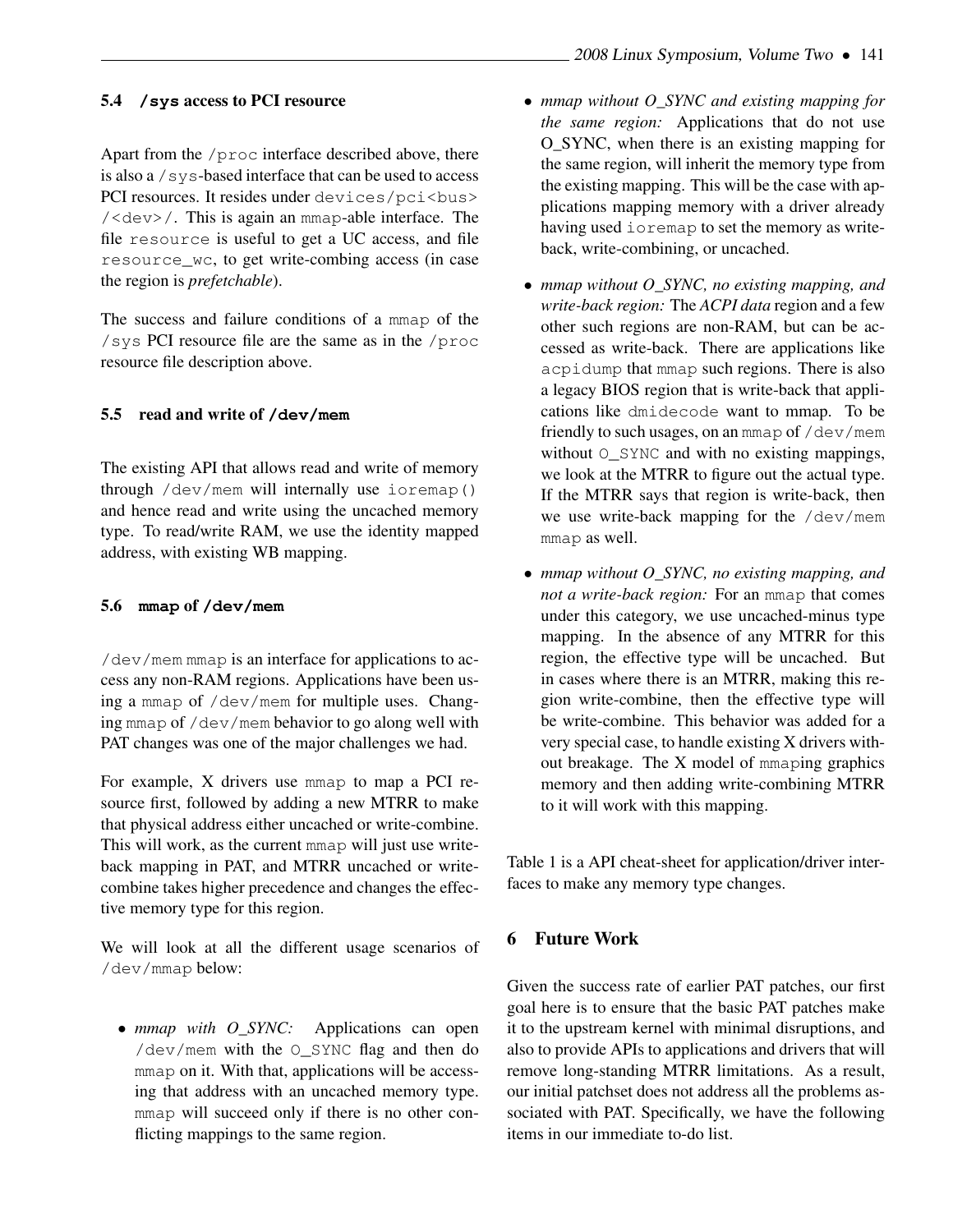- Provide an API for drivers using pgprot\_ noncached() or handling the page table flags by hand to manipulate PAT, PCD, and PWT bits, so that they can do so ensuring no aliases. Currently, such drivers (mostly framebuffer and video drivers) do various things like mapping the pages as writeback in the page table and then calling MTRR to mark it write-combine, directly map the pages as uncached, etc.
- Ensure that PAT is not breaking any architectural guidelines while changing memory type attributes. Specifically, [1] mentions a sequence of steps that needs to be followed while changing the memory type attribute of a page from cacheable to writecombining. We need to make sure that the Linux kernel is not breaking any such rules.
- The future of the /proc/mtrr and mtrr\_ add() interfaces needs to be determined. The options are: deprecate those APIs and encourage the drivers and applications to switch to new PAT APIs, or emulate those APIs using PAT internally. This can be better addressed as current PAT patches makes into upstream and we get more feedback from the users about the PAT APIs and their usability.

## 7 Acknowledgements

Thanks to the developers and testers in the community who took time to comment on, report issues with, and contribute to PAT discussion on the mailing list. Special thanks to Asit Mallick and Arjan van de Ven for their continued support during our work on PAT pacthes; Ingo Molnar, Thomas Glexiner, H Peter Anvin for reviewing and fixing problems with PAT patches and also pushing the PAT patches through into x86 testing tree; Andi Kleen, Eric Biederman for their PAT patches which formed the basis for our first implementation; and everyone else who worked on PAT feature before or affected by PAT/MTRR issues on their platform and took time to report it on lkml mailing list.

## **References**

[1] Intel<sup>®</sup> 64 and IA-32 architectures software developer's manuals: Volume 3A. http://developer.intel.com/ products/processor/manuals.

- [2] Linux 2.6.25. http://kernel.org/pub/linux/ kernel/v2.6/linux-2.6.25.tar.bz2.
- [3] Mailing list archive. MTRR initialization. http: //lkml.org/lkml/2007/9/14/185.
- [4] Mailing list archive. PAT support. http://www.ussg.iu.edu/hypermail/ linux/kernel/0404.1/0686.html.
- [5] Mailing list archive. [patch 00/11] PAT x86: PAT support for x86. http://www.uwsg.iu.edu/hypermail/ linux/kernel/0801.1/1428.html.
- [6] Mailing list archive. [PATCH] i386, x86\_64 initial PAT implementation. http://www.ussg.iu.edu/hypermail/ linux/kernel/0508.3/1321.html.
- [7] Mailing list archive. [RFC PATCH 00/12] PAT 64b: PAT support for x86\_64. http://www.uwsg.iu.edu/hypermail/ linux/kernel/0712.1/2268.html.
- [8] Mailing list archive. [RFC] [PATCH] PAT implementation. http://www.ussg.iu.edu/hypermail/ linux/kernel/0101.3/0630.html.
- [9] Mailing list archive. pat support in the kernel. http://www.ussg.iu.edu/hypermail/ linux/kernel/0305.2/0896.html.
- [10] Mailing list archive. type mismatch for e0000000,8000000 old: write-back new: write-combining on kernel 2.6.12. http://lkml.org/lkml/2005/6/18/52.
- [11] Mailing list archive. type mismatch for f0000000, 1000000 old: write-back new: write-combining. http://lists.us.dell.com/ pipermail/linux-poweredge/ 2006-March/025043.html.
- [12] Mailing list archive. What will be in the x86-64/x86 2.6.21 merge. http://www.ussg.iu.edu/hypermail/ linux/kernel/0702.1/0832.html.
- [13] Mailing list archive. x86: PAT support updated v3.

http://lwn.net/Articles/274175/.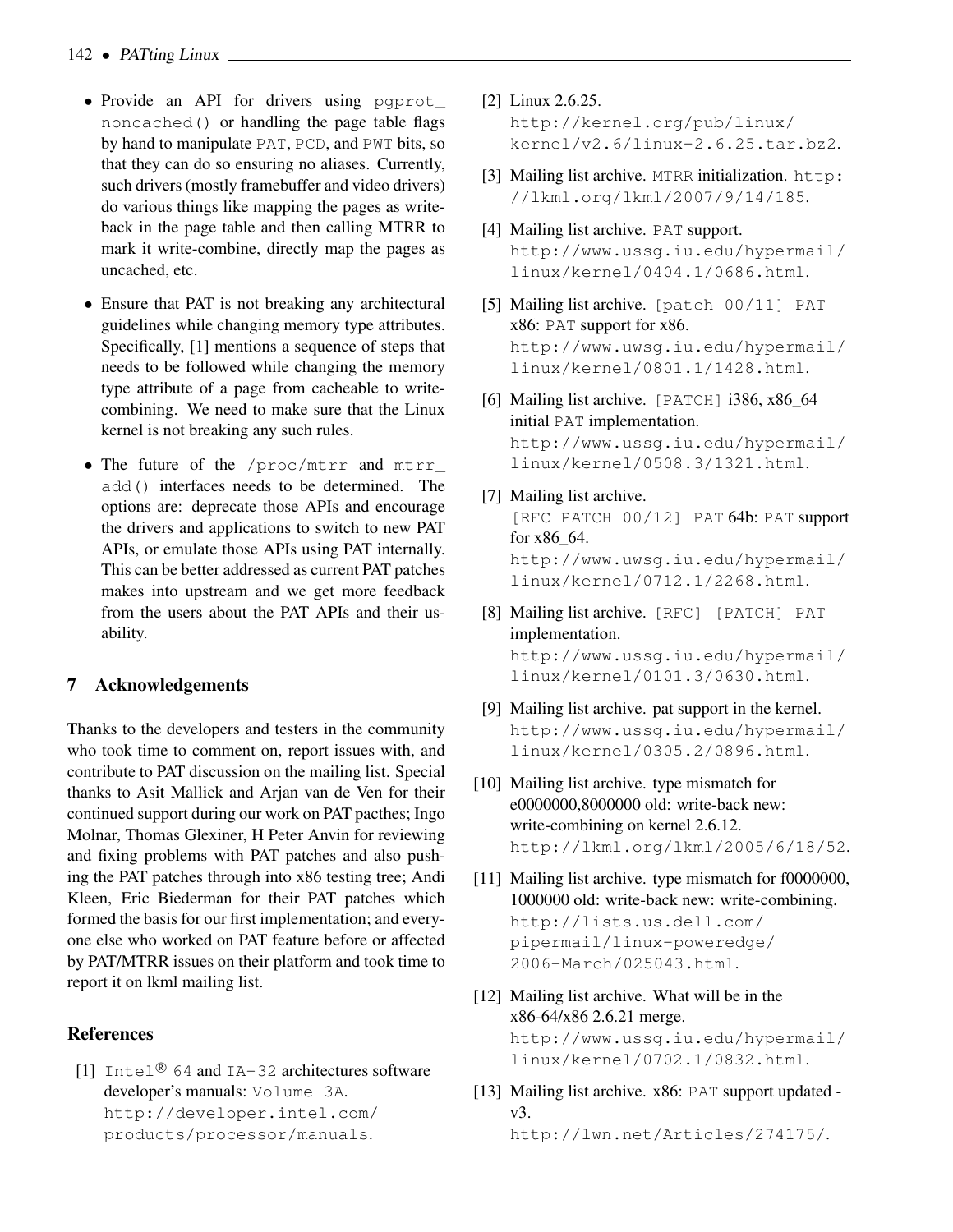This paper is (c) 2008 by Intel. Redistribution rights are granted per submission guidelines; all other rights reserved. \* Other names and brands may be claimed as the property of others.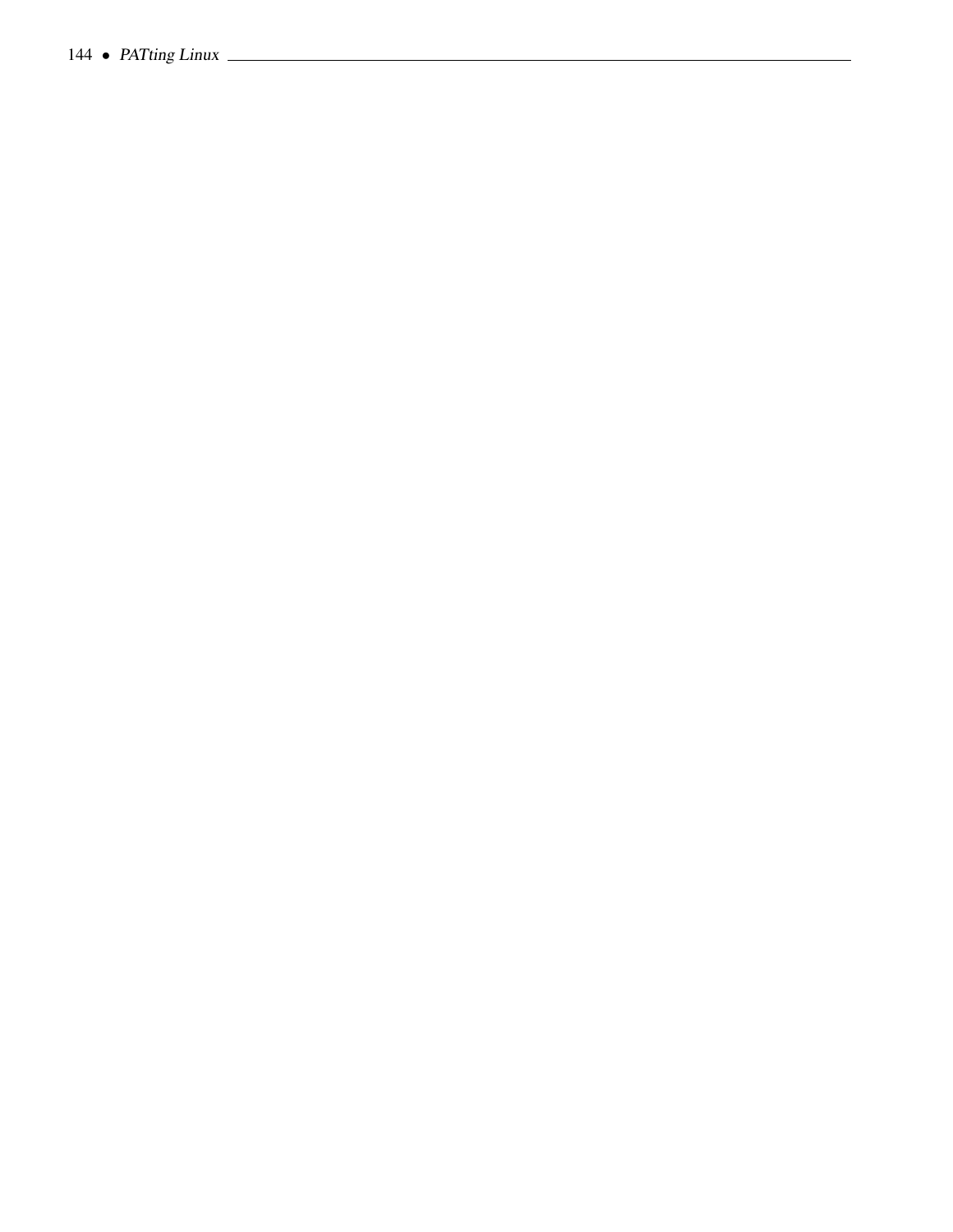# Proceedings of the Linux Symposium

Volume Two

July 23rd–26th, 2008 Ottawa, Ontario Canada